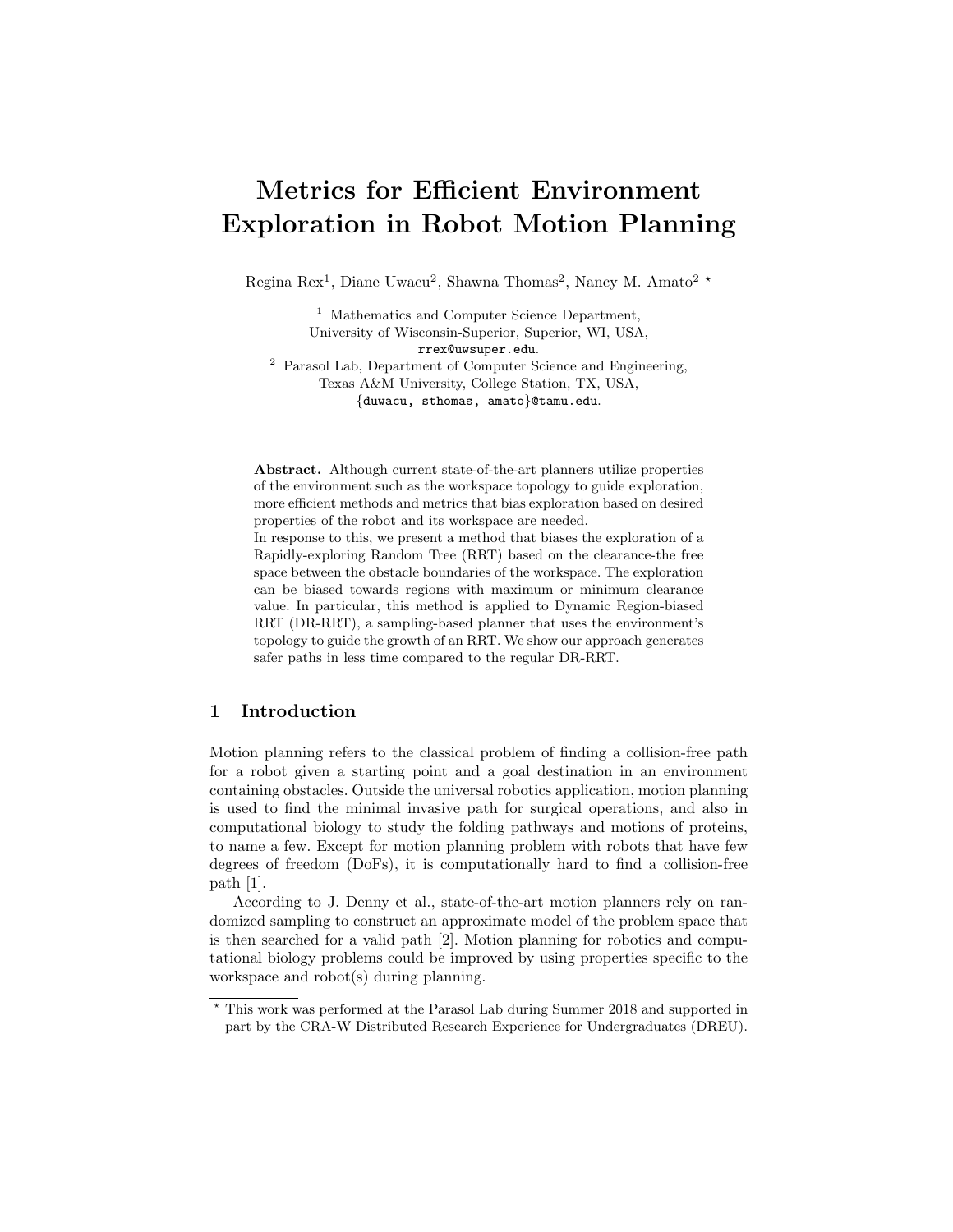Many sampling-based planners exploit workspace properties like guiding sampling with collision information [3, 4], breaking planning into sub-problems for better planning [5,6], biasing sampling using obstacle geometry [7,8], and making a representation of the workspace topology to direct the planner to unexplored areas [2]. However, it would be desirable to design more methods and metrics to target exploration of the workspace using properties specific to the problem. Take the case of predicting accessibility of protein binding sites. It would be convenient to guide the exploration of the protein sites based on the energy threshold level. A more general example would be in robotics, for safety purposes it would be desirable to explore passages in the workspace with wider clearance value. Clearance value refers to the value of free space between obstacles of the workspace. Taking advantage of robot and workspace properties would also be efficient in narrow passage problems. In the case of narrow passages-parts of the environment where the probability of sampling a valid object position is low [2], biasing environment exploration towards regions with minimum clearance values would be valuable in exploring these passages.

In our work, we exploit the workspace property, clearance value, to guide exploration. In particular, our method is applied to Dynamic Region-biased Rapidly-exploring Random Tree (DR-RRT), a sampling-based planner that encodes the environment's topology to guide RRT growth in the workspace. Using workspace topology guidance is beneficial in problems that have a strong correlation with the workspace geometry [2], as the issues explained above.

We designed a method that biases environment exploration based on the value of the free space between obstacles of the workspace. Our experiments show that our algorithm explores the workspace based on the clearance value of its passages. Hence we can generate safer paths and optimize the cost and runtime of the planning process.

# 2 Related Work

In this section, we discuss related work to our method and explain the terms and concepts used in the paper.



Fig. 1: Workspace Skeletons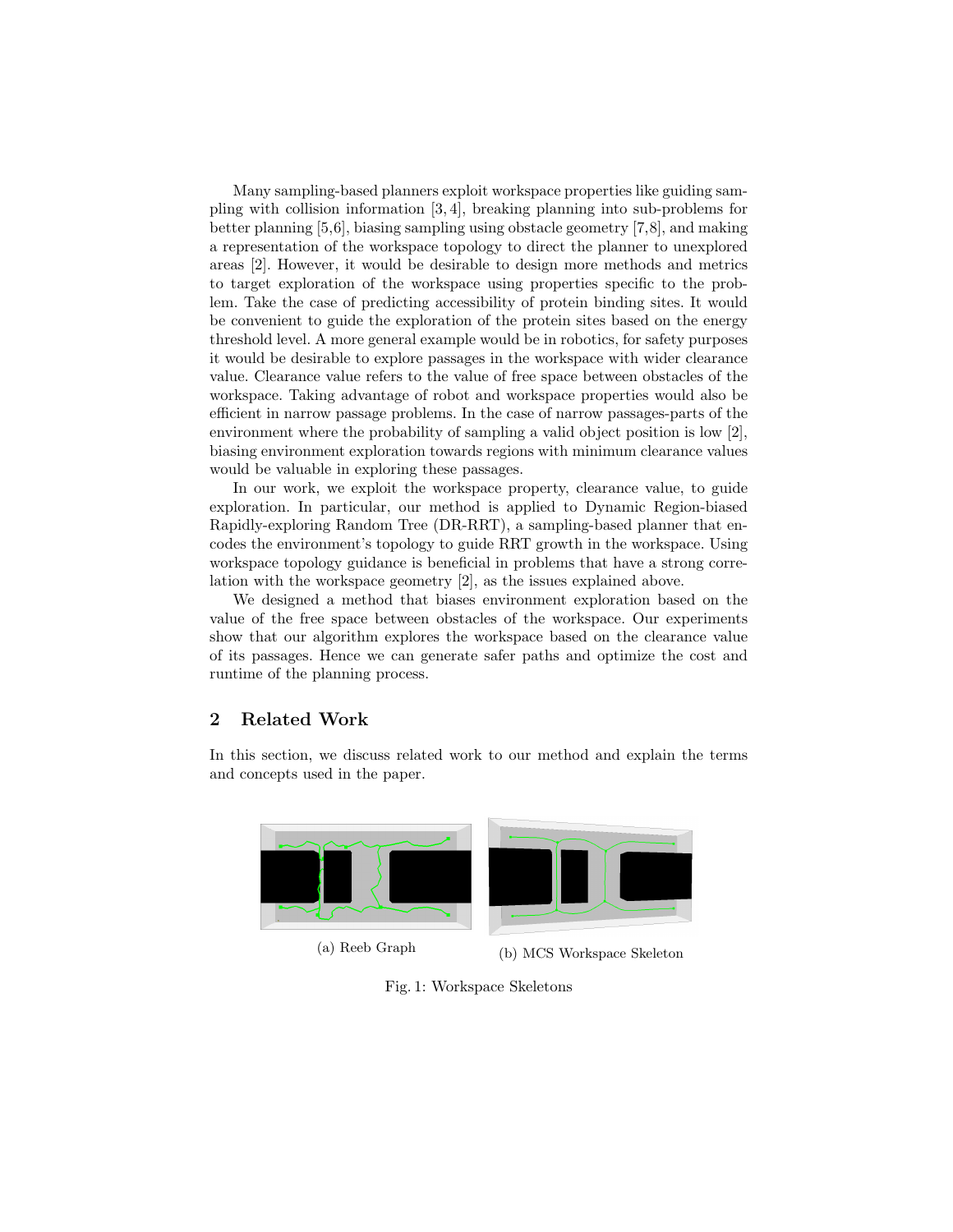#### 2.1 Workspace Skeleton

A Workspace Skeleton is an undirected graph of the free workspace that represents the environment's topology. Since the Workspace Skeleton satisfies certain topological properties [2], workspace properties like clearance and connectivity can be computed from it.

For our method, we used two types of Workspace Skeleton, the Reeb Graph [9], and the Mean Curvature Skeleton (MCS) [10]. The Reeb Graph is a graph where the vertices are represented by the Morse function and its edges are topologically transitionally to one another [9] (see Figure 1(a)). While the Mean Curvature Skeleton is constructed from a mesh-based algorithm which computes the skeletal representation from the mean curvature flow of some surfaces in the workspace [11] (see Figure  $1(b)$ ).

#### 2.2 Dynamic Region-biased Rapidly-exploring Random Trees

Rapidly-exploring Random Tree (RRT) [12] is a single-query planner which at each extension attempt, randomly samples a configuration,  $q_{rand}$  and the nearest configuration in the tree,  $q_{near}$  is found, If there are no obstacles between them,  $q_{rand}$  and  $q_{near}$  are then connected.

DR-RRT is a sampling-based planner that uses the Workspace Skeleton for guidance to choose an RRT expansion direction. It uses the Workspace Skeleton to guide RRT growth based on the probability of an RRT exploration to reach the next region in the Workspace Skeleton [2]. Compared to RRT, DR-RRT produces more productive samples and explores more regions in the Workspace Skeleton than regular RRT. DR-RRT avoids false passages and is more robust in complex environments with multiple homotopy classes [2].

Although DR-RRT exploits the Workspace topology, there are instances where it does not explore the workspace as efficiently as one would expect. For example, it would be efficient for DR-RRT to first explore the wider passages in a workspace for a feasible path before exploring narrow passages. But DR-RRT explores the workspace based on the probability of sampling valid configurations in each region of the Query Skeleton [2]. In this case, DR-RRT spends time exploring both wide and narrow passages, even though exploring the wider passages first is more efficient because they would be fewer collision checks.

#### 3 Clearance-Biased Exploration

In this section, we explain clearance value biased exploration.

#### 3.1 Algorithm Overview

Our clearance-biased exploration method is depicted in Algorithm 1 and Figure 2. The main idea is to compute a Property Map for the Workplace Skeleton. A Property Map is an unordered map that contains the clearance value for every node and edge in the Workspace Skeleton.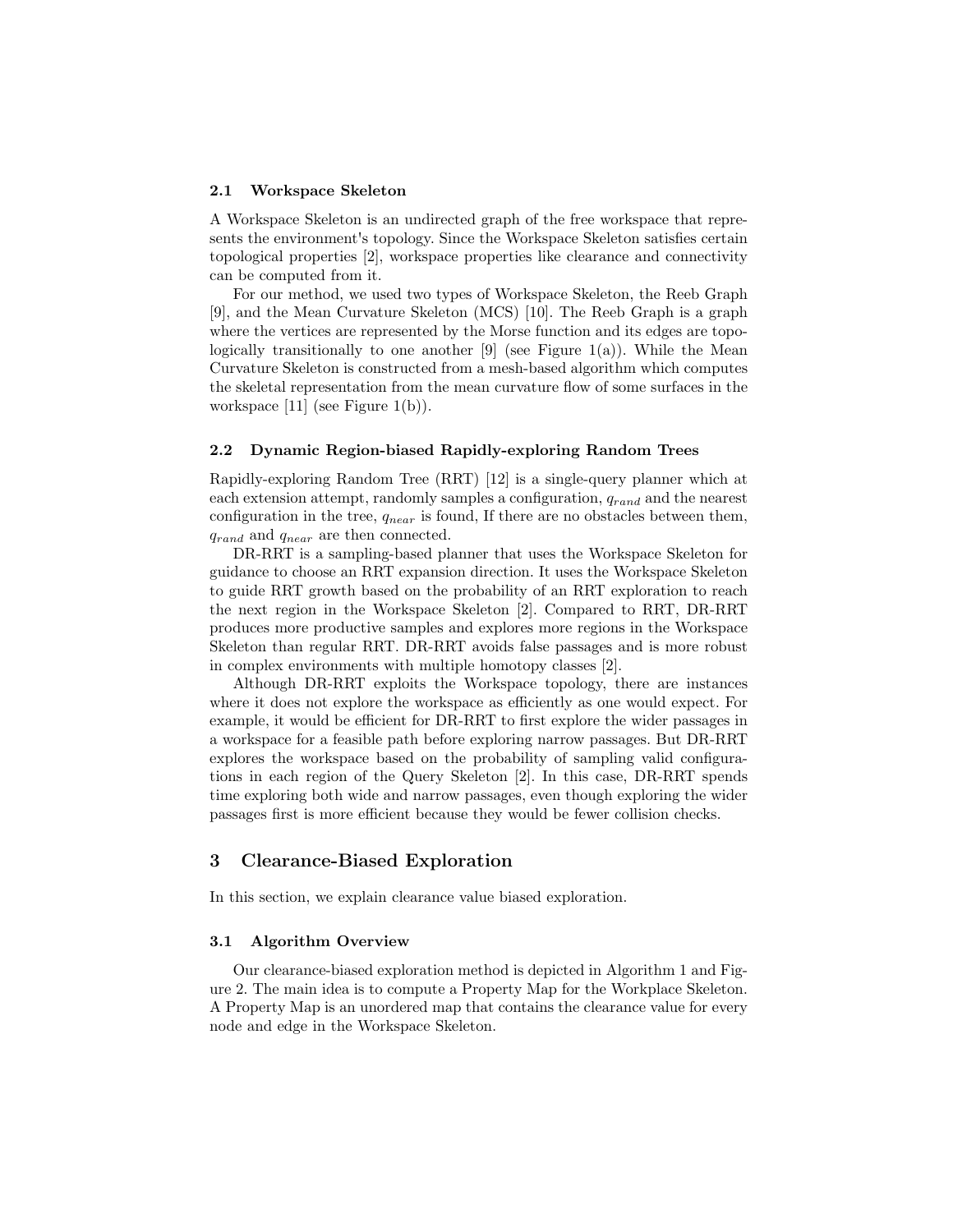Algorithm 1 Clearance-Biased Exploration

| <b>Input:</b> env: the environment                           |  |  |  |  |  |
|--------------------------------------------------------------|--|--|--|--|--|
| <b>Output:</b> $q$ : the free-space roadmap                  |  |  |  |  |  |
| $WS \leftarrow$ BuildWorkspaceSkeleton $(\textit{env})$      |  |  |  |  |  |
| $QS \leftarrow$ GetQuerySkeleton $(WS)$                      |  |  |  |  |  |
| $PM \leftarrow$ GeneratePropertyMap $(QS)$                   |  |  |  |  |  |
| $curRegion \leftarrow$ CreateDynamicSamplingRegion( $PM_0$ ) |  |  |  |  |  |
| while <i>done</i> do                                         |  |  |  |  |  |
| $g \leftarrow \text{RRT}(curRegion)$                         |  |  |  |  |  |
| $children \leftarrow \text{curRegion.GetChildren}()$         |  |  |  |  |  |
| $curRegion \leftarrow$ maxvar(children.Clearance())          |  |  |  |  |  |
| return<br>$\boldsymbol{q}$                                   |  |  |  |  |  |

Using DR-RRT, a Workspace Skeleton is created for the environment. The Workspace Skeleton is then pruned only to contain edges that connects the start configuration to the goal configuration. The Workspace skeleton is pruned to avoid exploring regions that do not solve the query. The pruned skeleton is called a Query Skeleton [2] (Figure 2(b)). After pruning, a Property Map is created.

From the Query skeleton, DR-RRT creates a dynamic sampling region at the node closest to the start point of the query (Figure  $2(c)$ ). At the initial region, it begins to grow an RRT (Figure 2(d)). On each iteration, a region with the maximum clearance value is chosen as the next growth target (Figure  $2(e)$ ). In a workspace, clearance-biased DR-RRT first explores regions with higher clearance value (Figure  $2(f)$ ). Exploration can also be targeted to regions with smaller clearance values (narrow passages).

| Method                | Workspace<br>Skeleton             | Runtime                | Number of | Average   |
|-----------------------|-----------------------------------|------------------------|-----------|-----------|
|                       |                                   |                        | Collision | Path      |
|                       |                                   |                        | Checks    | Clearance |
| Clearance bias DR-RRT | Reeb Graph $ 0.4164 \text{ sec} $ |                        | 43105     | 9.14524   |
|                       | <b>MCS</b>                        | 4.1565 sec             | 45373     | 8.15253   |
| Regular DR-RRT        | Reeb Graph $ 0.5259 \text{ sec} $ |                        | 73219     | 9.08872   |
|                       | <b>MCS</b>                        | $ 4.1518 \text{ sec} $ | 41827     | 6.09615   |

Table 1: Experiment Results

# 4 Experiments

Our goal for these experiments is to demonstrate how clearance-biased DR-RRT utilizes the information from the Workspace Skeleton during sampling to guide RRT growth. We ran our tests in the 3D environment shown in Figure 3. We measure test success by the exploration of the RRT towards regions with the specified clearance value. For comparison, we check the number of collision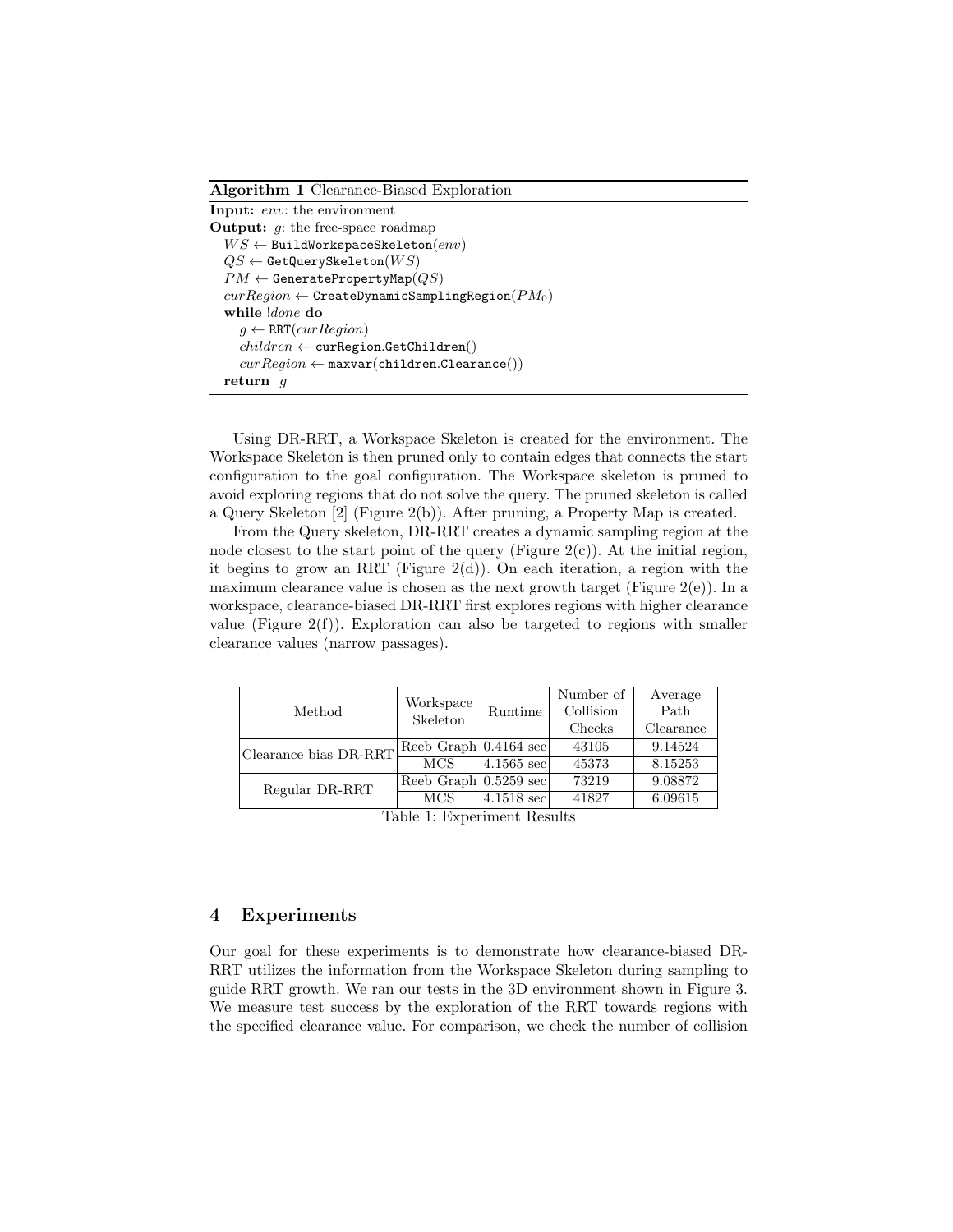

Fig. 2: Example of clearance-biased DR-RRT: (a) environment and query  $q_s, q_g$ (b) Query Skeleton (c) Dynamic Sampling Region created at Initial region near  $q_s(d)$  RRT growth (e) exploration biased towards region with larger clearance value (f) Collision-free path from  $q_s, q_g$ 



Fig. 3: 3D Test Environment With  $q_s$  and  $q_g$ 

detection calls, which indicates the total number of collision check it takes for the query to be solved, the total time taken to solve the query, and the clearance value of the collision-free path.

#### 4.1 Experimental setup

We demonstrate our method by running tests on the 3D environment in Figure 3. We compared regular DR-RRT and the clearance-biased DR-RRT on the workspace with a Reeb Graph Query Skeleton (Figure 4(a)) and a Mean Curvature Query Skeleton (Figure 5(a)).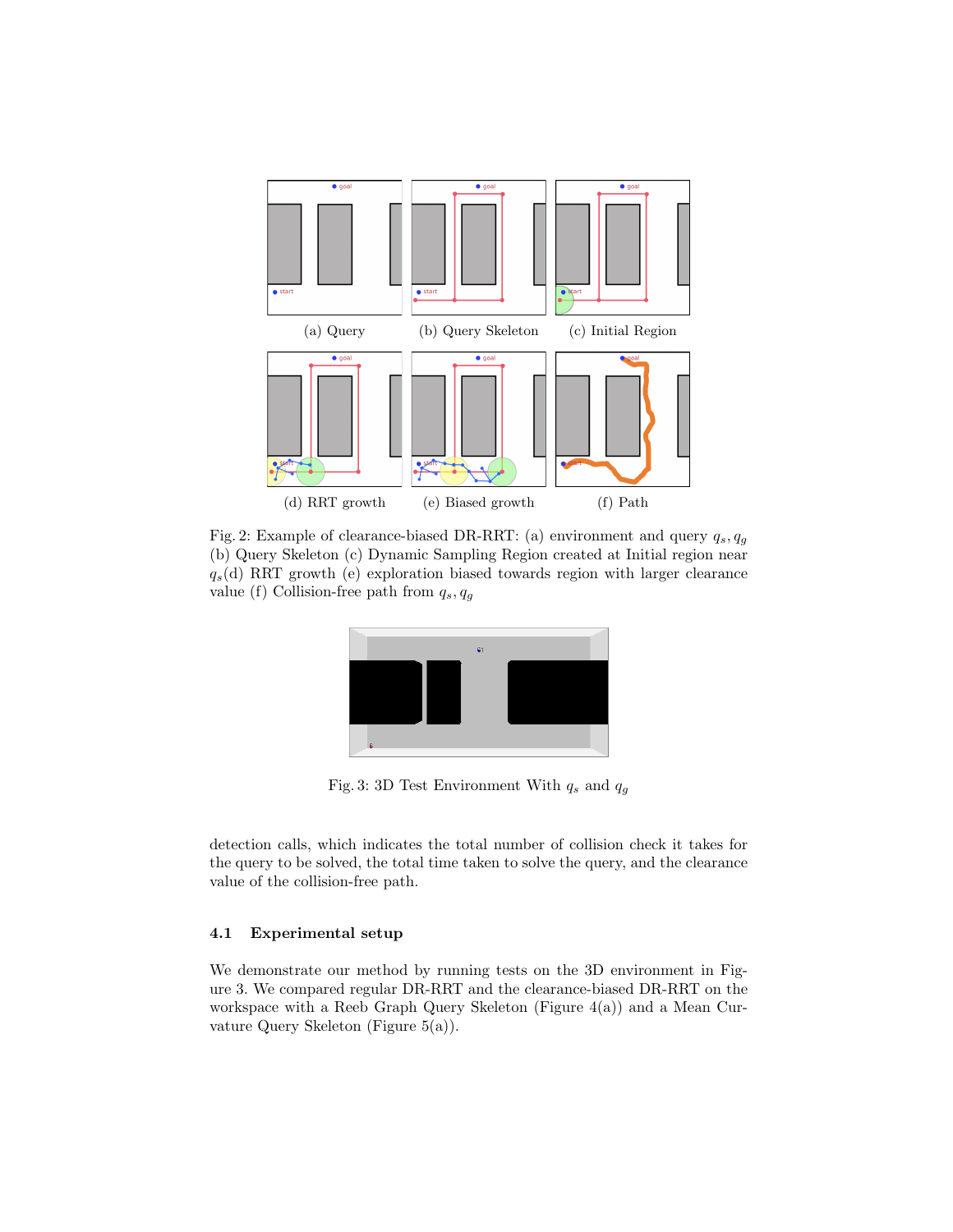

(a) MCS Query Skeleton (b) Path - Clearancebiased DR-RRT

(c) Path - Regular DR-RRT

Fig. 4: Test Result on 3D Environment using MCS



Fig. 5: Test Result on 3D Environment using Reeb Graph

We ran our tests on a Unix system, and we use VIZMO++, a motion planning visualization tool, to debug and visualize all the ran experiments. We also implemented all our methods in Parasol Motion Planning Library, (PMPL) a C++ motion planning library developed in the Parasol Lab.

#### 4.2 Results

From Table 1, our method shows faster planning time and less number of collision detection checks than the regular DR-RRT. The average clearance value from the path gotten from the clearance-biased DR-RRT is greater than that of regular DR-RRT because exploration is biased towards regions with higher clearance value. Thus the paths found with clearance-biased DR-RRT is safer. Also, it can be noted that the clearance-biased method is robust with the underlying skeleton as the difference between the number of collision detection calls is not as vast as the difference in regular DR-RRT.

# 5 Conclusion

We introduced a new method for biasing DR-RRT based on the Workspace Skeleton clearance value. Our contribution is the use of the clearance value property from the Workspace Skeleton to bias how regions of DR-RRT are explored. Our experiment result shows an improvement in overall planning time and less number of collision checks as compared to regular DR-RRT.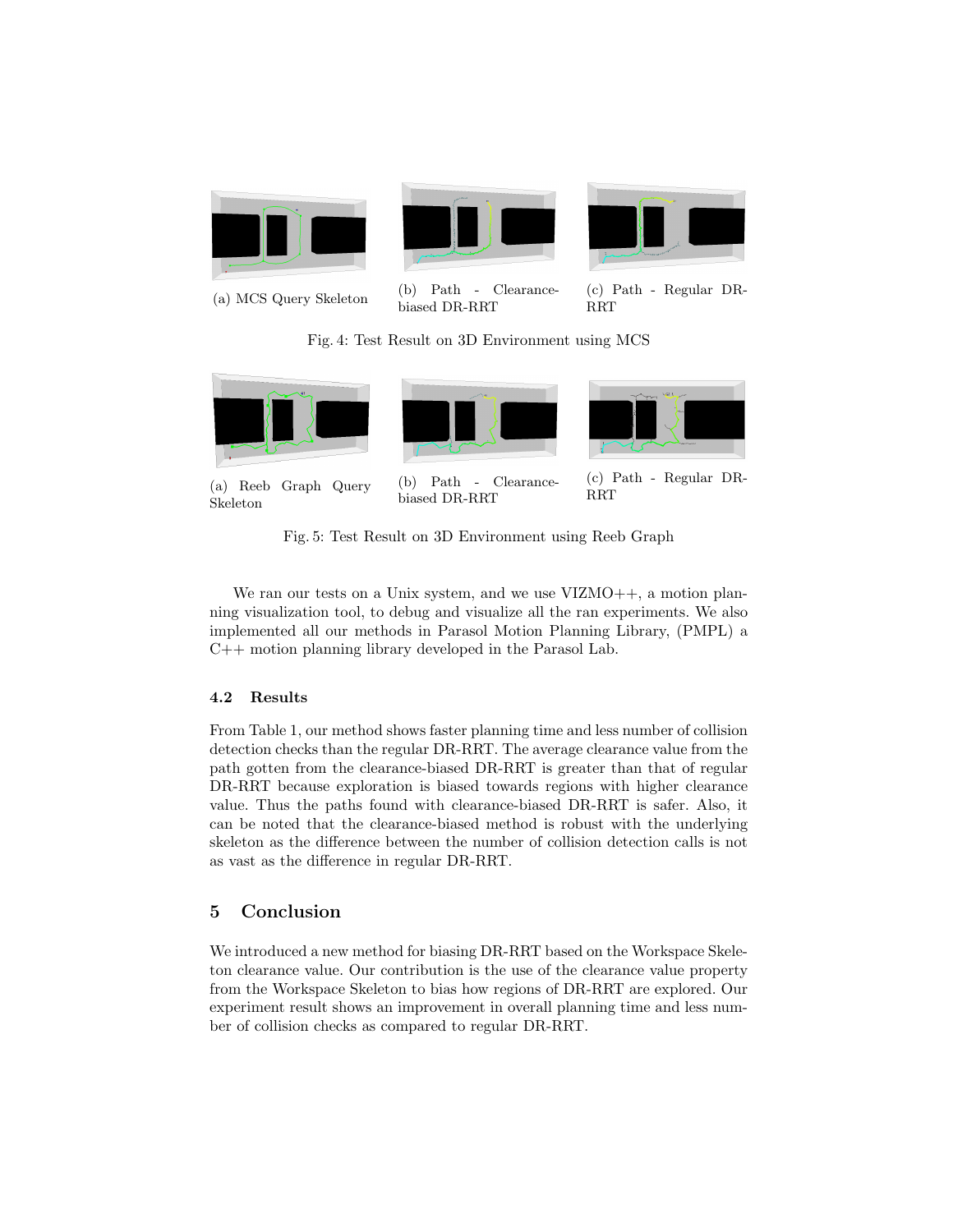Some future directions for this work would include designing more metrics for biasing exploration based on other properties like energy threshold levels. More efficient methods and metrics can be developed to guide exploration for better exploitation of the Workspace Skeleton.

## 6 Acknowledgments

I want to express my gratitude to Dr. Nancy Amato, my faculty mentor, and Diane Uwacu, my graduate student mentor, for their support and guidance throughout this project. This research is supported in part by the Computing Research Association-Women (CRA-W) Distributed Research Experience for Undergraduate (DREU) and by the Texas A&M Department of Computer Science and Engineering.

## References

- 1. J. C. Latombe, "Motion planning: A journey of robots, molecules, digital actors, and other artifacts," Int. Journal of Robotics Research, vol. 18, no. 11, pp. 1119– 1128, 1999.
- 2. J. Denny, R. Sandstrom, A. Bregger, and N. M. Amato, "Dynamic region-biased exploring random trees," in Proc. Int. Workshop on Algorithmic Foundations of Robotics (WAFR), (San Francisco, CA), December 2016.
- 3. P. Cheng and S. LaValle, "Reducing metric sensitivity in randomized trajectory design," in Proc. IEEE Int. Conf. Intel. Rob. Syst. (IROS), vol. 1, pp. 43–48 vol.1, 2001.
- 4. A. Yershova, L. Jaillet, T. Simeon, and S. M. Lavalle, "Dynamic-domain RRTs: Efficient exploration by controlling the sampling domain," in Proc. IEEE Int. Conf. Robot. Autom. (ICRA), pp. 3856–3861, April 2005.
- 5. S. Rodriguez, X. Tang, J.-M. Lien, and N. M. Amato, "An obstacle-based rapidlyexploring random tree," in Proc. IEEE Int. Conf. Robot. Autom. (ICRA), 2006.
- 6. L. Zhang and D. Manocha, "An efficient retraction-based RRT planner," in Proc. IEEE Int. Conf. Robot. Autom. (ICRA), 2008.
- 7. H. Kurniawati and D. Hsu, "Workspace-based connectivity oracle an adaptive sampling strategy for prm planning," in Algorithmic Foundation of Robotics VII, pp. 35–51, Berlin/Heidelberg: Springer, 2008. Book contains the proceedings of the International Workshop on the Algorithmic Foundations of Robotics (WAFR), New York City, 2006.
- 8. M. Morales, L. Tapia, R. Pearce, S. Rodriguez, and N. M. Amato, "A machine learning approach for feature-sensitive motion planning," in Algorithmic Foundations of Robotics VI, Springer Tracts in Advanced Robotics, pp. 361–376, Berlin/Heidelberg: Springer, 2005. (WAFR '04).
- 9. G. Reeb, "Sur les points singuliers dune forme de pfaff compl'ement integrable ou dune fonction numerique," in Comptes Rendus de LAcademie ses Seances, Paris, 222, pp. 847–849, 1946.
- 10. D. Uwacu, E. Yang, S. Thomas, and N. M. Amato, "Using motion planning to evaluate protein binding site accessibility," tech. rep., Department of Computer Science, Texas A&M University, July 2018.